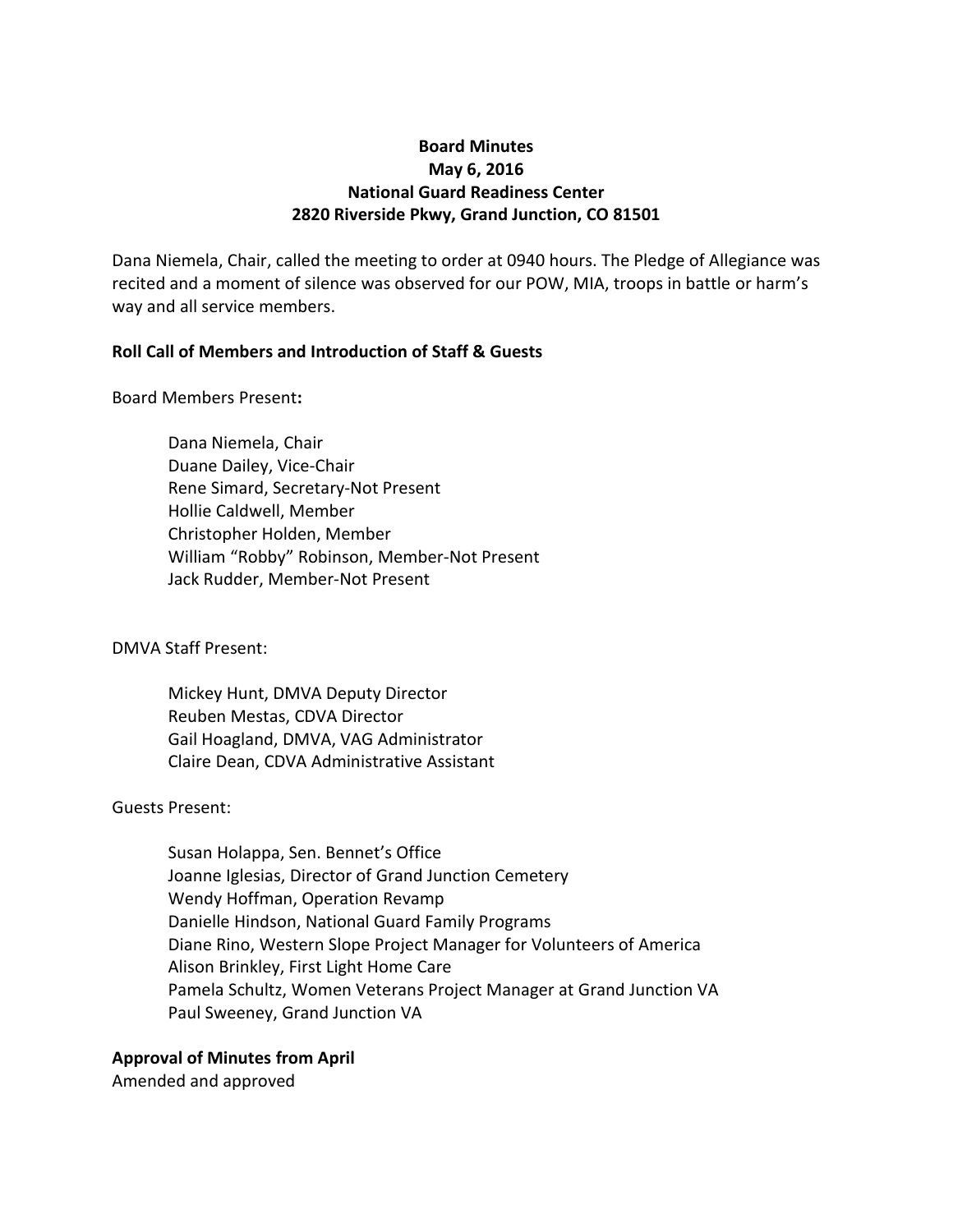Ms. Niemela explained the role of the Board and then introduced Danielle Hindson with the National Guard Family Programs. Currently the Joint Community Forces have 49 participating local organizations, some of which help veterans. One area of need is legal advice and representation for veterans. Mr. Dailey asked what makes up the geographic area of the Western Slope Joint Community Forces. It stretches as far east as Silverthorne and west to Moab, Utah.

Ms. Hindson then introduced Diane Rino with Volunteers of America.

With over 42,000 veterans residing in the area, the proposal for a one-stop located in Grand Junction is expected to move forward. The Volunteers of America will begin fundraising as an alternative plan, should the State not grant funds for the one-stop. The State-owned armory has requested and will use funding through DMVA to undergo a \$2.8 million renovation. Mr. Hunt added that the Capital Development Committee will tour the armory on June 7. Local legislature is encouraged to get involved. Ms. Niemela added that a recent study from the Syracuse Institute found that the biggest barrier for veterans is knowing where to go for help. Two full-time State employees are needed for the one-stop. Ms. Hindson will be in charge of coordinating the Joint Community Forces and setting up the office. The focus will be helping younger, often unemployed, families.

Mr. Sweeney stated that veterans of the Western Slope need an alternative to Denver. An advisory board for the one-stop will begin polling the community in efforts to gauge their support. County Veteran Service Officer Dave Montoya sees about 90 veterans a week. The biggest challenge is the Choice Program which has been forced upon the community to use. Paperwork generated through the program has been riddled with errors. Providers are not getting paid in a timely manner and it is very difficult to recruit both Primary Care Providers and Hospitalists. On a positive note, Congressional hotlines have proven to be helpful. The VA Hospital has a new physical therapy building and parking garage. It has been proposed that in order to attract more Specialty Care providers, the VA Hospital will partner with residency programs.

Ms. Schultz added that the Choice Program is having female veterans travel to appointments nearly 300 miles away. Getting OB providers for the female veterans has been a challenge. A separate women's clinic within the VA Hospital accommodates the nearly 1,000 women seeking services. The clinic is integrated with mental healthcare providers to assist those with mental health issues on the same day. Nurse practitioners have been very helpful in rural areas. Mr. Dailey inquired as to which advocacy group the County Service Officer primarily works with. There are currently 17 identified homeless veterans living between Grand Junction and Montrose. Hud Vash is only for those with zero income and some veterans on the verge of becoming homeless do not qualify. Those veterans are then helped through VOA with emergency funding for housing. VOA is in partnership with landlords to help area veterans. Both Mesa and Montrose Counties have been working together to identify the most vulnerable veterans. The living wage for Grand Junction is \$16.50 per hour and average rent for a onebedroom apartment is \$600.

Wendy Hoffman, with Operation Revamp, discussed emergency homelessness. The Board thanked the guests for their work with area veterans. Mr. Dailey asked where the VOA is located for Grand County. The nearest VOA for that county is located in Fort Collins. Mr. Holden stated that he was impressed with the Grand Junction Veterans Cemetery.